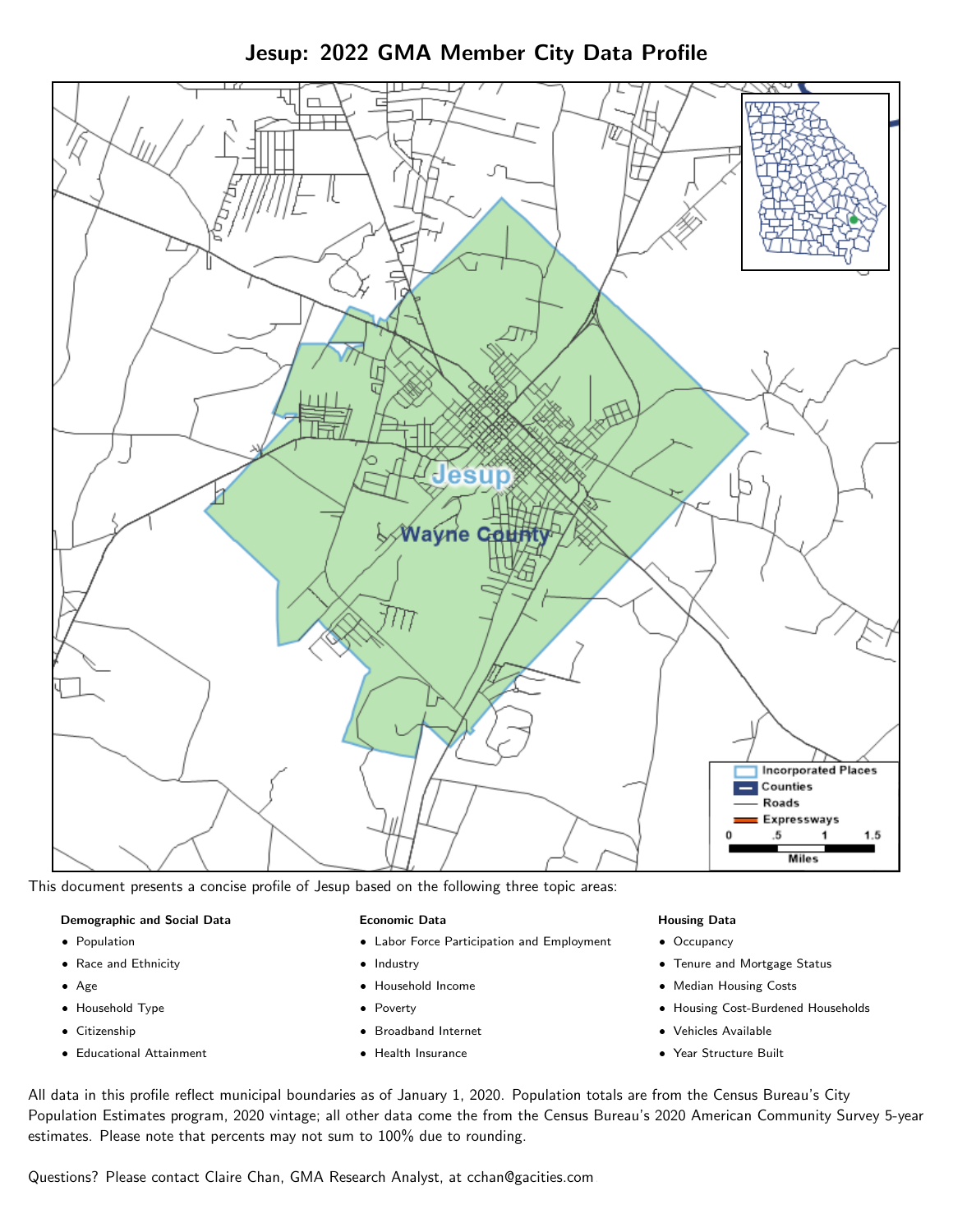# Jesup: Demographic and Social





**Citizenship** 



Source: American Community Survey, 2020 5-year estimates, table B05002 Source: American Community Survey, 2020 5-year estimates, table B15002

## Race and Ethnicity



Source: U.S. Census Bureau, City Population Estimates, 2020 vintage Source: American Community Survey, 2020 5-year estimates, table B03002

# Household Type



Source: American Community Survey, 2020 5-year estimates, table B01001 Source: American Community Survey, 2020 5-year estimates, table B11001

## Educational Attainment



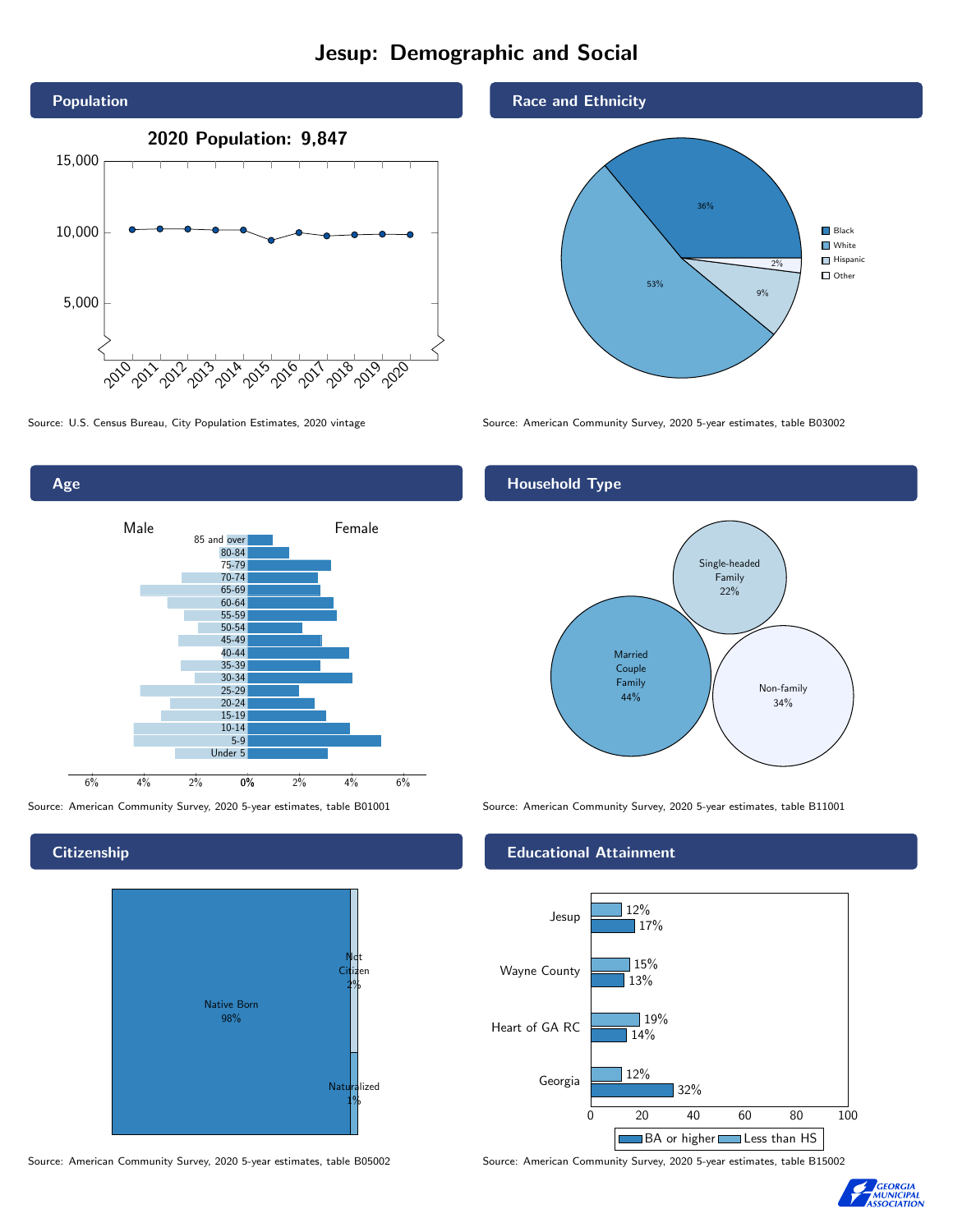# Jesup: Economic



Source: American Community Survey, 2020 5-year estimates, table B23001 Note: Unemployment rate is based upon the civilian labor force.

# Agriculture, forestry, fishing and hunting, and mining 2%

Industry

| Agriculture, forestry, rishing and hunting, and mining      | 2/0   |
|-------------------------------------------------------------|-------|
| Construction                                                | 7%    |
| Manufacturing                                               | 12%   |
| <b>Wholesale Trade</b>                                      | $0\%$ |
| Retail Trade                                                | 15%   |
| Transportation and warehousing, and utilities               | 5%    |
| Information                                                 | $1\%$ |
| Finance and insurance, real estate, rental, leasing         | 3%    |
| Professional, scientific, mgt, administrative, waste mgt    | 7%    |
| Educational services, and health care and social assistance | 26%   |
| Arts, entertainment, recreation, accommodation, food        | 11%   |
| service                                                     |       |
| Other services, except public administration                | $4\%$ |
| Public administration                                       | 7%    |
|                                                             |       |

Source: American Community Survey, 2020 5-year estimates, table C24030



Source: American Community Survey, 2020 5-year estimates, tables B19013 and B19025 Source: American Community Survey, 2020 5-year estimates, table B17010

Broadband Internet No 24% Yes 76%

## Health Insurance



Source: American Community Survey, 2020 5-year estimates, table B28002 Source: American Community Survey, 2020 5-year estimates, table B18135